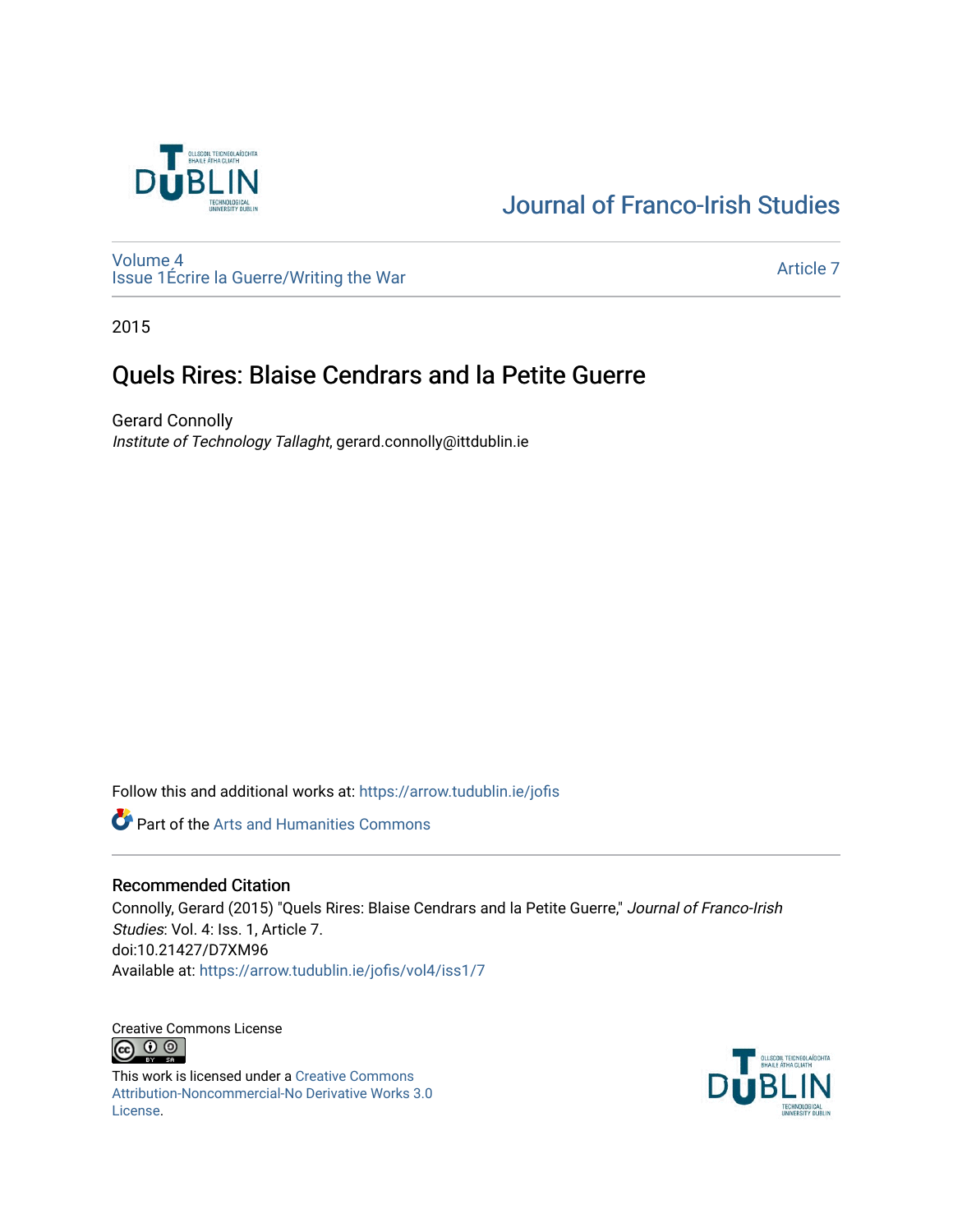### **Gerard Connolly**

### *Quels Rires!***: Blaise Cendrars and la petite guerre.**

It is only in times of national crisis (real or imagined) that the chasm between the daily life of the governing class and that of the governed truly makes itself known. In arguably the most sublime of his shorter works, "The Great Wall of China" (1931), Franz Kafka deftly conjured up the eerily familiar scenario of absurdity visited upon the lives of ordinary citizens, courtesy of the political elite. Kafka's narrator is a village-dweller from the south-east of China who has been summoned by "the high command" to work on the construction of a section of the Great Wall. The narrator is aware that, given the dimensions of the plan, he will never see its completion in his lifetime. He is also conscious of the fact that there are other workers, simultaneously building other stretches of the wall, hundreds of miles away, about whom he knows nothing. As to the purpose of the wall, he does not deny that it is to serve as protection against an essentially mythical enemy. Nor does he fail to realise that, communications being so tenuous across that massive terrain, by the time any new messages have reached his village from command central, it is entirely possible that the government may have since been usurped by a completely different "high command", thus rendering even more ridiculous these *communiqués* from a deposed regime. Stoically, he admits that his life is to be squandered on an ultimately pointless project; that he is acting upon the decree of people he has never met and has absolutely no reason to respect or take seriously. And yet the conclusion is implicit: what is one anonymous bricklayer compared with the profound *solidity* of the State? The State is here to be distinguished from mere government. While royal houses and political parties die off eventually, the supernatural concept of the State endures. Though random transients may, from time to time, lay claim to its authority, the god-like State is utterly indifferent to their unseemly squabbles and cannot tell these pretenders one from another. As Kafka's narrator muses so perceptively:

The Empire is immortal, but the Emperor himself totters and falls from his throne, yes, whole dynasties sink in the end and breathe their last in one deathrattle. Of these struggles and sufferings the people will never know; like tardy arrivals, like strangers in a city, they stand at the end of some densely thronged side street peacefully munching the food they have brought with them, while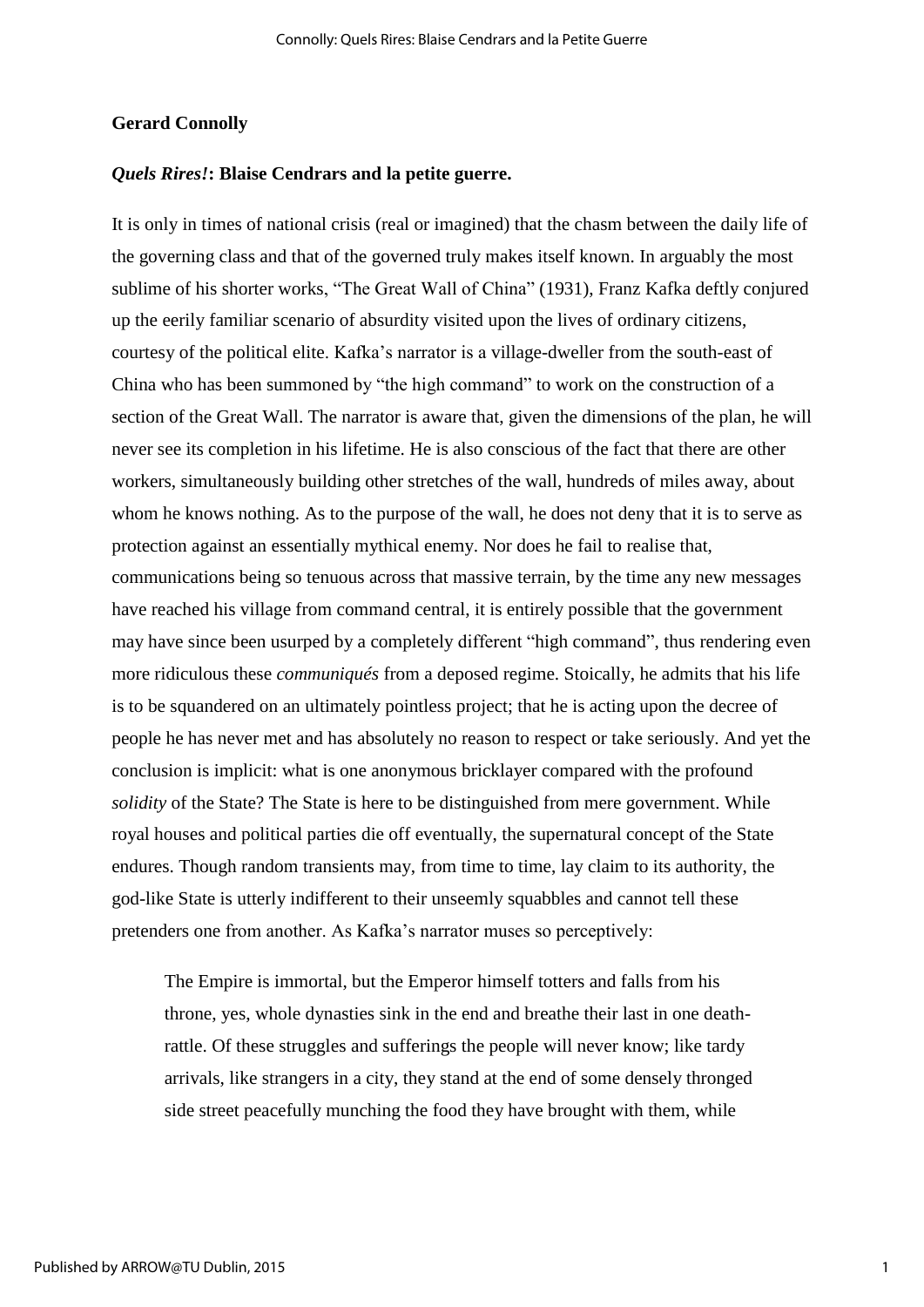far away in front, in the market square at the heart of the city, the execution of their ruler is proceeding. $<sup>1</sup>$ </sup>

While the State has taken over the main thoroughfare for its pompous, bloody, changing-ofthe-guard, it is on the side-streets of the city that real life is to be found; and though the immortality of Empire is never questioned in the writings of Blaise Cendrars, the superiority of the least of Kafka's bedraggled packed-lunch bearers over the ghastly agents of the State is a similarly tacit *fait accompli.* And Cendrars too, by implication at least, gloomily acknowledges the impossibility of a life untouched by politics.

In a volume of memoir, *L'homme foudroyé* (1945), Cendrars allows us a glimpse of a world, and furthermore a particular type of *person*, effaced by the Great War. Here again, we find ourselves on the margins of society; in this instance, the dingy, mournful canal banks of eastern Paris circa 1907, where, as a young man, he beguiled an idyllic summer with the beautiful Antoinette, in a memory touched by a rare expression of sadness over the loss of his right arm, blasted off in combat at Champagne in 1915:

Quelle merveille, elle s'appelait Antoinette et moi, Blaise!...

J'avais vingt ans, elle, dix-sept.

Nous nous roulions dans l'herbe.

Je la serrais dans mes bras car j'avais encore mes deux bras...

[...]

Tout le monde nous connaissait sur les deux rives du canal et quand nous entrions dans un des bouchons de la berge manger une friture, boire une chopine de vin blanc ou faire une partie d'escarpolette, on nous y accueillait avec des sourires de complicité.<sup>2</sup>

[How marvellous it was, she was called Antoinette, and I, Blaise!... I was twenty years old, she was seventeen. We rolled in the grass. I held her close in my arms, for I still had my two arms then... [...] Everybody on both banks of the canal knew us and when we went into one of the canalside taverns to eat

<sup>1</sup> Franz Kafka, "The Great Wall of China" in *Metamorphosis & Other Stories* (London: Vintage Classics, 1999) p. 76.

<sup>2</sup> Blaise Cendrars, *L'homme foudroyé* (Paris: Folio, 2004) p. 217.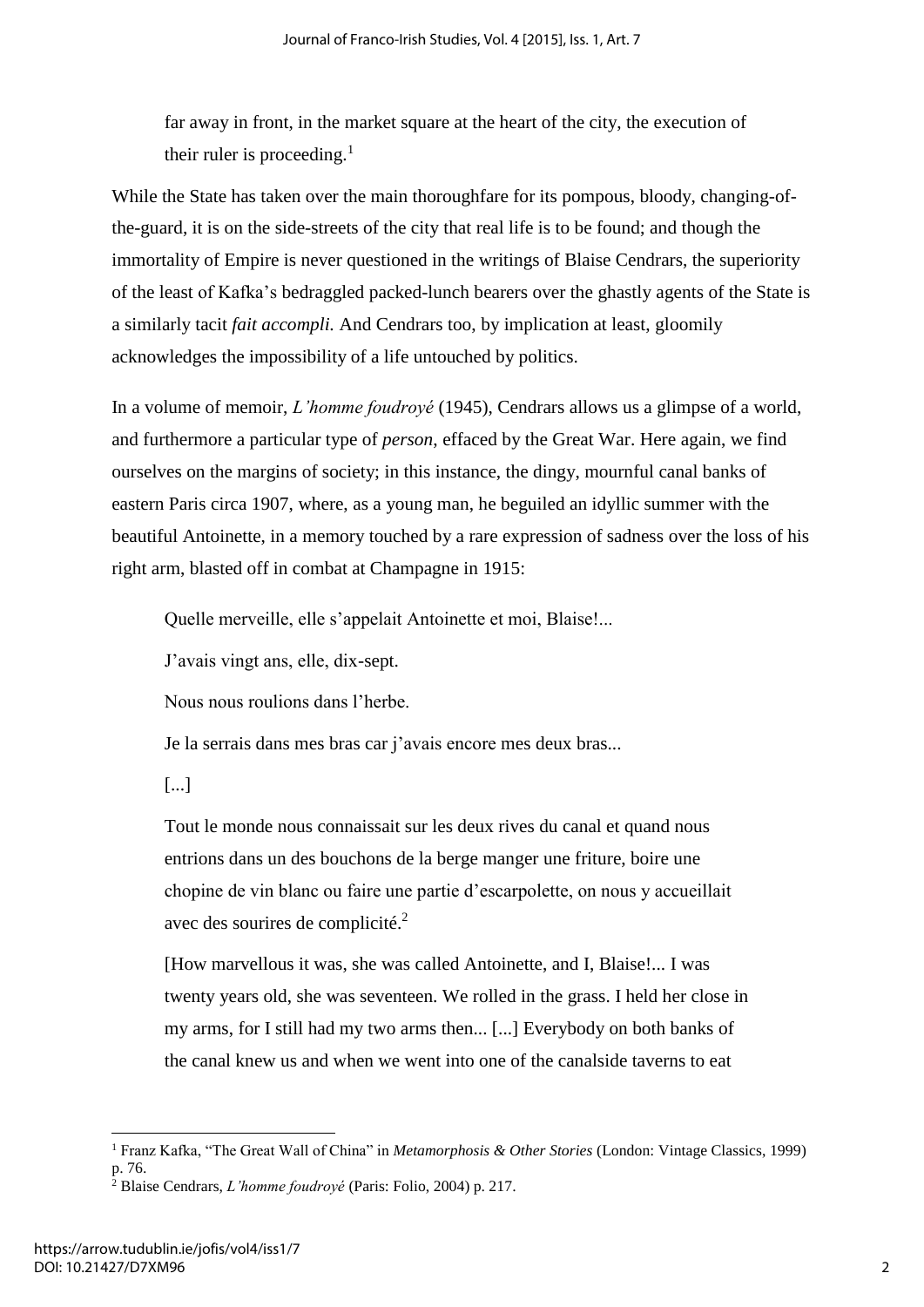fried fish, drink half a litre of white wine or for a game of slap and tickle, we were welcomed with knowing smiles. $]^{3}$ 

Antoinette's father is a diver, at that moment working on the reinforcement of the supporting arches of a railway bridge and she, Blaise, and an old carter known as "le père François" spend many happy hours by the water in the company of this man and his boisterous young colleagues.

C'était le bon temps. On parlait d'autre chose que de politique. Ces ouvriers étaient encore des hommes libres. Ils avaient du temps à perdre. [...] C'était des gais lurons. Le travail n'était pas une corvée. C'est la guerre de 1914 qui a mis fin à cet état de choses, tuant tous les braves petits gars indépendants pour ne laisser vivre que les saligauds de politiciens et les braillards débrouillards des syndicats. Quelle perte pour la poésie ! Depuis, on ne peut plus s'entretenir avec un homme du peuple ni échanger trois mots avec un ouvrier. On ne parle plus le même langage. C'est la guerre des classes en France, la guerre des mots. L'accent y est, mais pas l'esprit. On est dans les abstractions. Il s'en dégage de la haine. $4$ 

[Those were good times. We spoke of other things than politics. Those workmen were still free men. They had time to spare. [...] They were gay young dogs. The work was not drudgery. It was the war of 1914 that put an end to this state of affairs, killing off all the brave, independent young fellows and sparing only the sons-of-bitches of politicians and the scheming trouble-makers of the syndicates. What a loss for literature! Since then, it has become impossible to converse with a man of the people or to exchange a couple of words with a labourer. We no longer speak the same language. It is the class war in France, a war of words. The accent is there but not the spirit. One is amongst abstractions. They smoulder with hate. $]^{5}$ 

*One is amongst abstractions:* this passage tells us a great deal about the spirit that propelled Cendrars' writing after the Great War, starting with *J'ai tué* in 1918. In contemplating these works, one cannot underestimate the influence of the Russian Revolution first of all, alongside the subsequent, slow-building battle of ideologies in the twenties and thirties that

 3 Blaise Cendrars, *The Astonished Man*, translated by Nina Rootes, (London: Peter Owen, 2004) p. 134.

<sup>4</sup> *L'homme foudroyé,* p. 221.

<sup>5</sup> *The Astonished Man*, p. 136.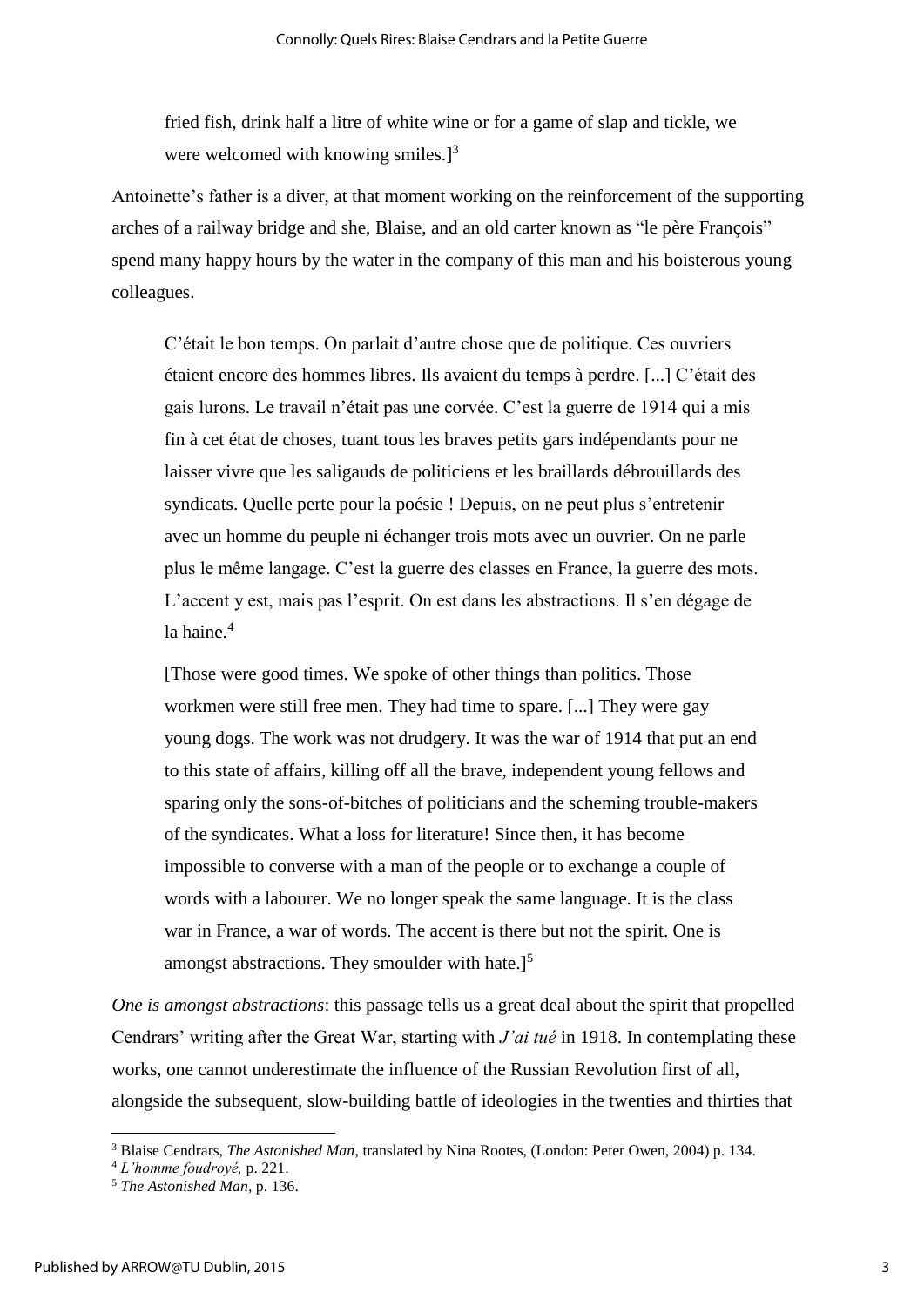reached a crescendo in the Second World War. Cendrars had been in St. Petersburg on "Bloody Sunday" 1905, and while he would have naturally abhorred the killing of unarmed civilians by the Tsar's forces, by the time of writing *L'homme foudroyé*, he has witnessed the rise of Bolshevism and the consolidation of the brutal Stalinist regime. In the same period that Cendrars is coming into his own as a writer, communism has become a plague on freedom that has already spread to his beloved France; most conspicuously in the form of the 1936 government of Léon Blum. Where once, as in the time of Antoinette's father and le père François, working men operated independently and spoke to each other as individuals, now all communications are conducted via union representatives who understand only the party jargon of "rights" and "benefits".

If there is one thing that is immutable in Cendrars' otherwise slippery, shape-shifting *oeuvre,* it is its loathing of a life based on ideology. To understand this is to be less confused by his seemingly hopelessly paradoxical attitude to the Great War. Here is a man who, as a Swiss native, living in Paris, not only enlisted in the Foreign Legion the day after war was declared in July 1914, but publicly rallied his fellow ex-patriots to do the same, and would go on – in *La main coupée* (1946) – to boast of the surge in recruitment inspired by his call-to-arms. All the while, Cendrars the author has no difficulty decrying war in his books, ridiculing his own commanders, or, as seen above, despising the politicians that brought about the whole mess in the first place.

Still, it is important to note that *La main coupée,* written some thirty years after that fateful day at Champagne, "merely" takes us to the still-innocent early days of the war, the period that included the legendary Christmas truce of 1914. While Cendrars has nothing to say about this particular moment of trans-national camaraderie, his book sets up a similar opposition, not of French versus German, but of ordinary men versus commanders.

The Great War represents Western Europe's first self-conscious foray into what was to become known as "total war": an end to war as largely the domain of the professional soldier. Now, pale youths and the working class had been dragged in, to say nothing of the misfits that characterised the Legion. A dread of sentimentality has made us rightly suspicious of dwelling overmuch on the events of Christmas 1914, and yet, as shown in Modris Eksteins' *Rites of Spring* (1989), in those early months, the top brass on both sides were clearly unsettled by displays of blue-collar solidarity across the lines. Eksteins suggests that such instances, though quite common, were largely omitted from official reports, along with brief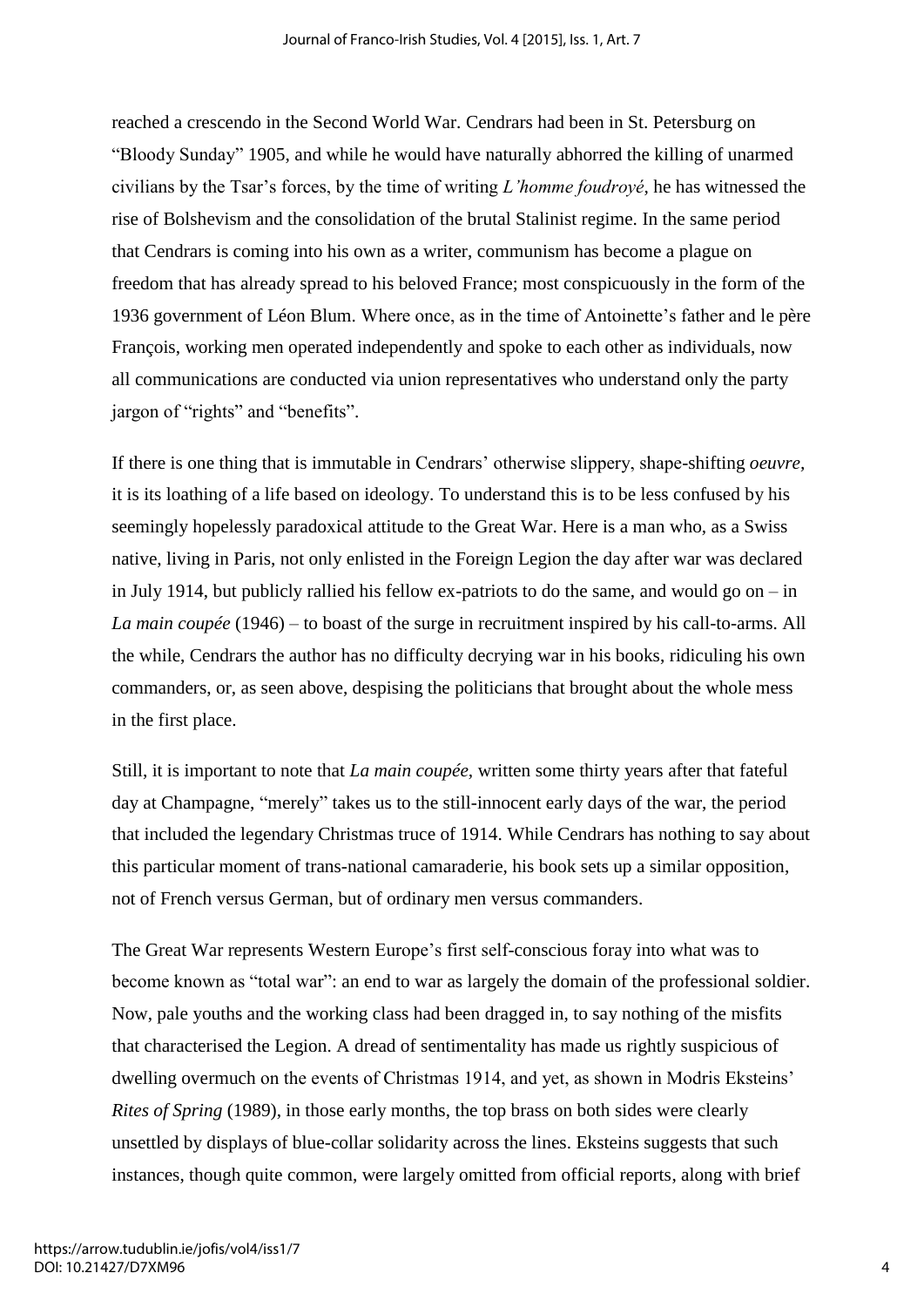but significant bursts of out-and-out mutiny. On the Franco-German front at Champagne on Christmas Day 1914, the two sides found common ground in a shared contempt for senior officers. Furthermore, says Eksteins:

A German letter of December 27, captured by the French, told not only of extensive fraternization but of an incident observed by the Germans some days before, when French soldiers shot their own officer because he did not want to surrender in a hopeless situation, where death would have been the only reward for bravery. They murdered their officer and then surrendered.<sup>6</sup>

That such anecdotes are largely confined to private letters can be explained by the field commander's understandable fear of punishment at the hands of his superiors. Was the grip of the high command really so tenuous? To what extent did the military strategists – often at a comfortable remove from the flooded trenches, the rats and the gas - guide the course of the war? David Stevenson in his *1914-1918: The History of the First World War* (2012) has Helmuth von Moltke the Elder admitting that "'no plan survives the first contact with the enemy"<sup>7</sup>, while Stevenson himself concludes that while these plans "probably influenced the outcome less than did strengths in divisions and in guns", nevertheless "they did determine where and how the opening battles took place, and their near unremitting failure to accomplish their objectives left the belligerents in uncharted waters"<sup>8</sup>

The theme of the bumbling cluelessness of officers dominates Cendrars' war writings. *J'ai tué* collapses a year of frontline experience into one long, seamless paragraph, opening in a maelstrom of sputtering locomotive engines, screeching piston-rods, iron wheels sending sparks into sidings, chains clanging as the narrator and his unit are mobilised to the front. Having disembarked from their carriages in the dead of night, marching away from an unnamed town, they pass a small villa, partially secluded by trees, with a light visible in one of the windows. By the outer garden wall, a carpet of fresh straw has been laid, which muffles the sound of their boots. Instinctively, they crane their necks in order to peer into the lighted room. A general is pacing back and forth amid a clutter of maps and charts. "C'est LUI," whispers Cendrars to the reader with obvious sarcasm, "Ayez pitié des insomnies du Grand Chef Responsable qui brandit la table des logarithmes [...] Un grand calcul de

<sup>6</sup> Modris Eksteins, *Rites of Spring* (New York: Mariner Books, 2000) p. 108.

<sup>7</sup> David Stevenson, *1914-1918: The History of the First World War* (London: Penguin Books, 2012) p. 45.

<sup>8</sup> Stevenson, p. 45.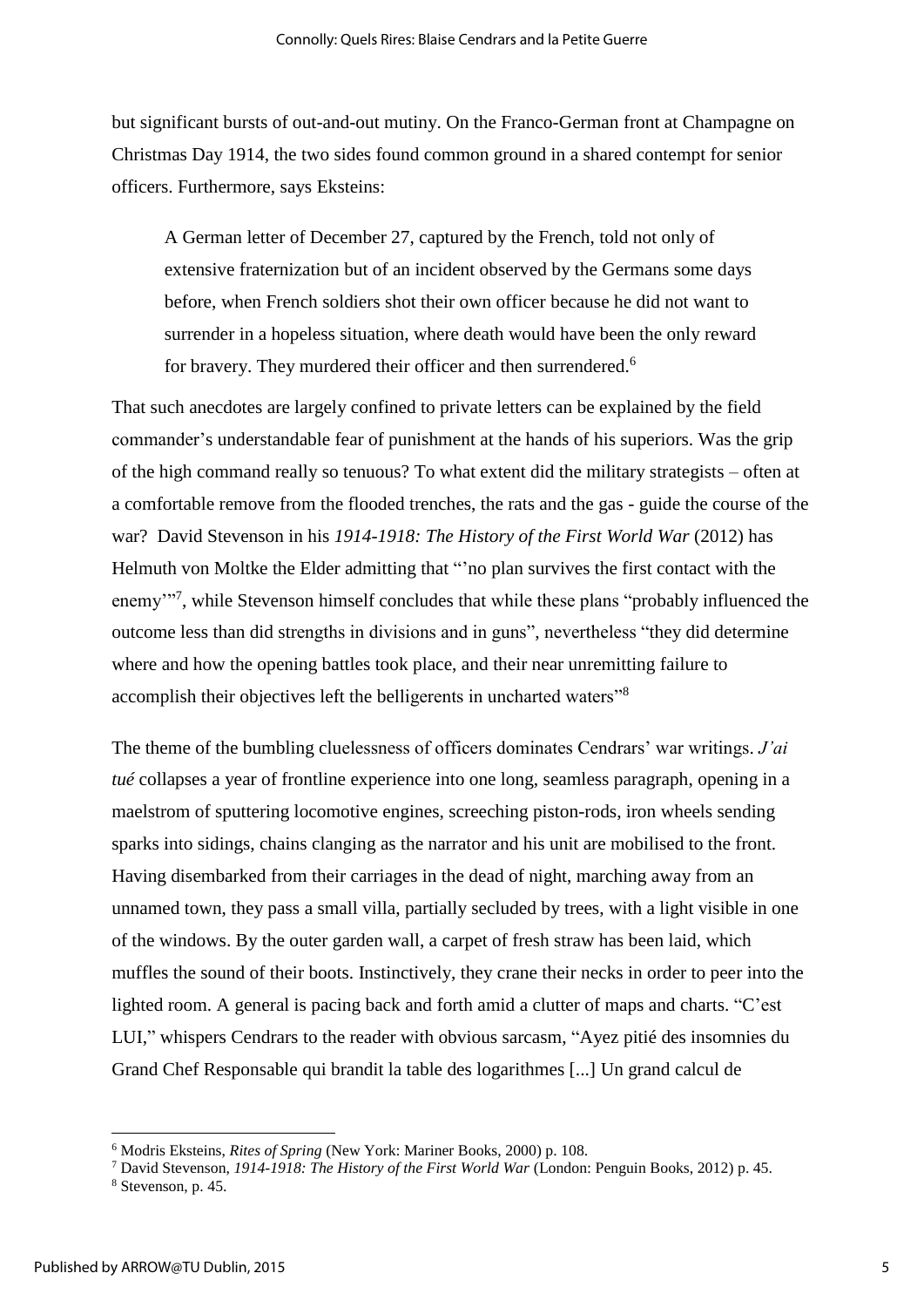probabilités l'assomme sur place."<sup>9</sup> [It's HIM. Have pity on the insomnia of the Great Leader brandishing his log tables [...] A thorny calculation has him rooted to the spot.]<sup>10</sup>

Leaving the general to his vital work, the men launch into a series of short, but impressively obscene, marching songs and then the shelling begins. Sentences puncture the page like a jackhammer: "Tout pète, craque, tonne, tout à la fois. Embrasement général. Mille éclatements. Des feux, des brasiers, des explosions. C'est l'avalanche des canons. Le roulement. Les barrages. Le pilon."<sup>11</sup> [Everything bursts, cracks, thunders, all at the same time. All is ablaze. A thousand blasts. Fires, infernos, explosions. A shower of cannonade. The rumbling. The barrages. The shelling.]<sup>12</sup> The bombardment lets up. Time passes in the rain, crouched in the mud-filled craters left by the attack. At length, the order comes to advance. Almost on cue, as the commanders quietly slip away, leadership emerges of its own accord from the ranks:

On est crispé. Mais on marche quand même, bien aligné et avec calme. Il n'y a plus de chef galonné. On suit instinctivement celui qui a toujours montré le plus de sang-froid, souvent un obscur homme de troupe. Il n'y a plus de bluff. Il y a bien encore quelques braillards qui se font tuer en criant «Vive la France!» ou «C'est pour ma femme!» Généralement, c'est le plus taciturne qui commande et qui est en tête, suivi de quelques hystériques.<sup>13</sup>

[We're on edge. But move forward all the same, lined up and silent. The top brass have gone. All instinctively follow the one who has always shown the most sang-froid, often some lowly member of the troop. There is no more bluff. You still get one or two bawlers ready to die yelling "Vive la France!" or "This is for my wife!" Generally, it is the most taciturn who commands and who is out in front, followed by a few hysterics. $]^{14}$ 

In its vivid depiction of the prelude to battle, with the various character-types falling into their natural, pre-ordained roles, alongside the earlier image of the general not wishing to have his nocturnal ruminations disturbed by the tramp of army boots, *J'ai tué* gives us a foretaste of the mission at the heart of *La main coupée*: a desire both to challenge the popular

<sup>9</sup> Blaise Cendrars, *J'ai tué* (Paris: Fata Morgana, 2013) p. 6.

<sup>&</sup>lt;sup>10</sup> My translation.

<sup>11</sup> *J'ai tué,* p. 10.

<sup>&</sup>lt;sup>12</sup> My translation.

<sup>13</sup> *J'ai tué.* pp. 17-18

<sup>&</sup>lt;sup>14</sup> My translation.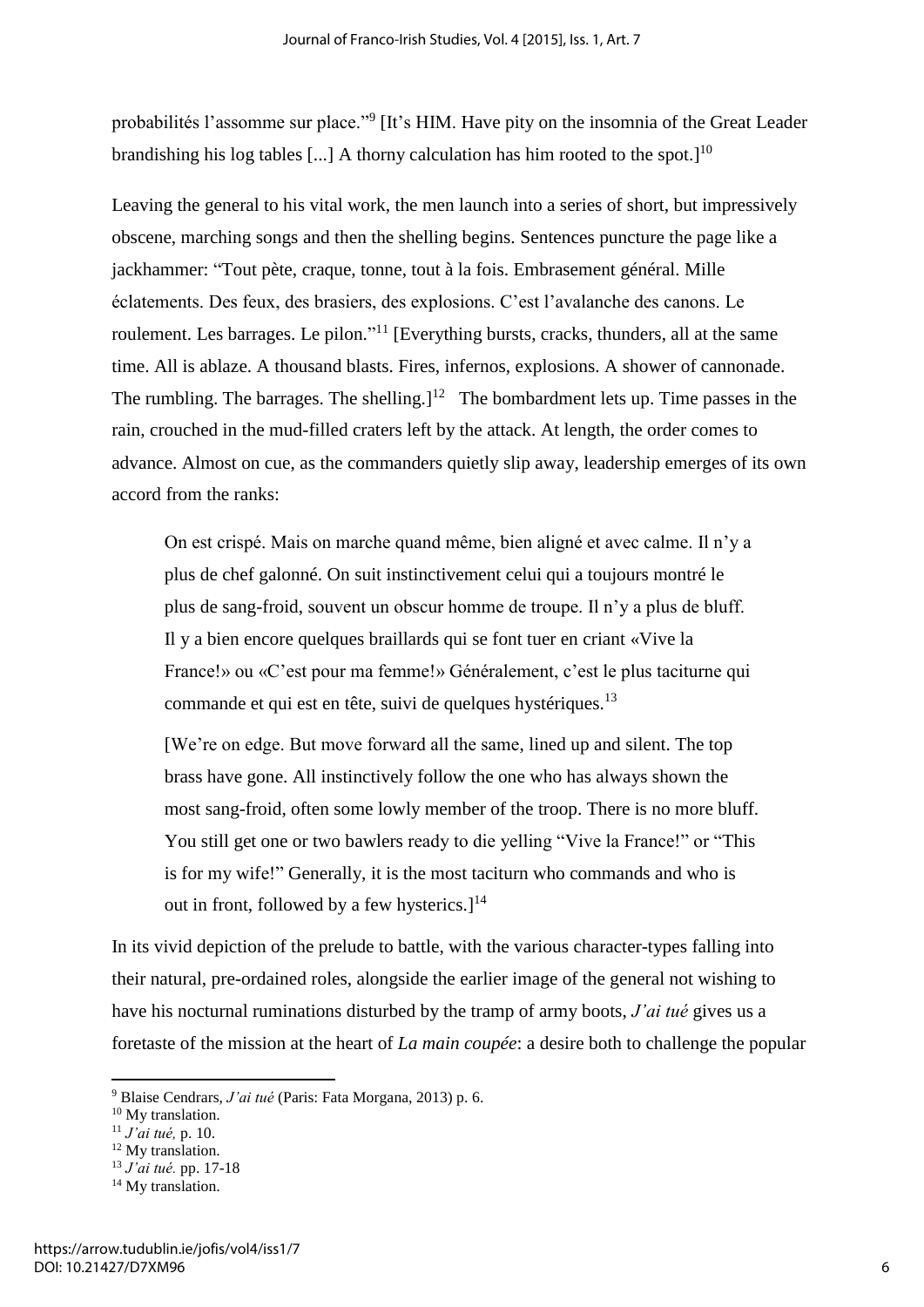notion of "heroism" and to debunk any suggestion of the officer class as strategists, guiding their forces towards victory. Instead, they are presented as universally vain, pretentious, dishonest, and almost wholly divorced from the combat.

*J'ai tué* ends suddenly and violently, in a flash of plunging daggers, as the protagonist comes face to face with his German counterpart. In his study, *La main de Cendrars* (1996), Claude Leroy quotes these disturbing last lines:

Je saute sur mon antagoniste. Je lui porte un coup terrible. La tête est presque décollée. J'ai tué le Boche. J'étais plus vif et plus rapide que lui. Plus direct. J'ai frappé le premier. J'ai le sens de la réalité, moi, poète. J'ai agi. J'ai tué. Comme celui qui veut vivre.<sup>15</sup>

[I leap upon my antagonist. I strike him a terrible blow. It almost tears his head off. I killed that Kraut. I was sharper and faster than him. More direct. I struck first. I'm the one with a grip on reality, me, the poet. I acted. I killed. Like a man who wants to live.]<sup>16</sup>

As with *La main coupée,* Cendrars the war-memoirist seems largely uninterested in giving the public what they want. For Leroy, while the brutality of the scene serves as some kind of indictment of war, nevertheless, he acknowledges, many readers may feel themselves deprived of the reassurance of an outright condemnation.

Si *J'ai tué* inquiète, c'est d'être sans alibis pour le fournir en valeurs et en indignations. Or, le réquisitoire n'épargne personne, à commencer par le procureur lui-même. A qui assigner la responsabilité de la violence? A l'impérialisme allemand? Aux luttes du capitalisme? Aux formes de l'État? [...] Non, la violence est le propre de l'homme [...]<sup>17</sup>.

[If *J'ai tué* disturbs, it is in being unapologetic about its lack of values or indignation. As an indictment, it spares no-one, not even the prosecutor himself. Where to lay the blame for all this violence? On German imperialism? On Capitalist struggles? On forms of the State? [...] No, violence is characteristic of man.]<sup>18</sup>

Cendrars' acceptance of violence and war never seemed to overwhelm him with misanthropy or a sense of futility. As the Second World War dawns, he once again snaps into action and

**.** 

<sup>15</sup> *J'ai tué,* pp. 30-31.

<sup>&</sup>lt;sup>16</sup> My translation.

<sup>17</sup> Claude Leroy, *La main de Cendrars* (Villeneuve d'Ascq (Nord): Presses Universitaires du Septentrion, 1996) p. 34.

 $18$  My translation.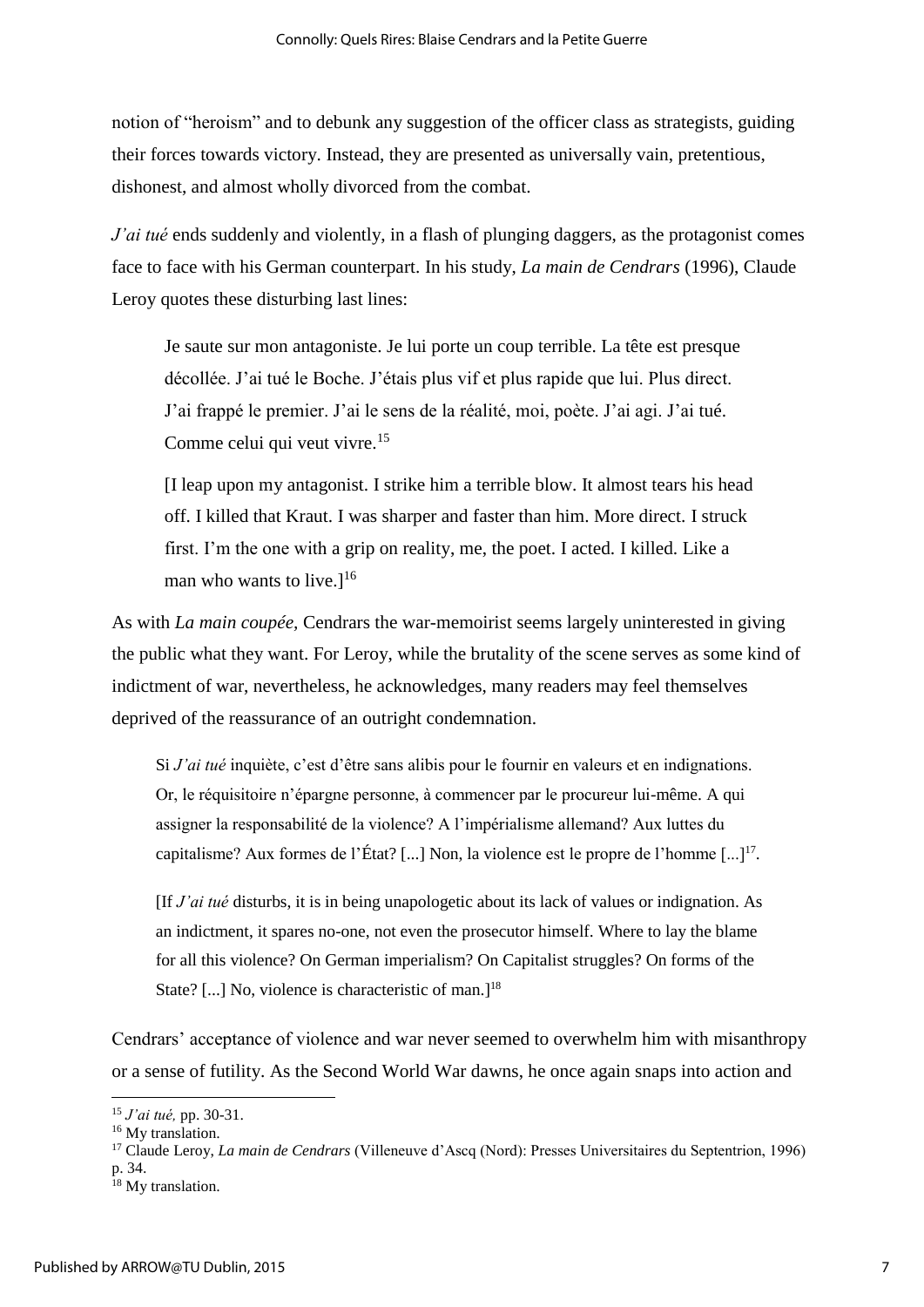attempts to enlist, despite his age (fifty-two) and obvious physical impairment. Denied permission to serve, he briefly consoles himself with a post as a war correspondent before the Occupation clips his wings in 1940, exiling him to his house in Aix-en-Provence for the next four years. As the writing of *La main coupée* nears completion in late 1945, the author is informed that his fighter-pilot son Rémy has been killed over Morocco.

In the wake of personal tragedy and a horrific second war, *La main coupée*, finally published the following year, still manages to be both a chaotic, picaresque yarn and a loving tribute to the many odd characters befriended by Cendrars during his time in the Legion. Never shy of the limelight, with almost child-like candour, he assures us at length of his immense popularity with the other men who instantly elect him their corporal, arousing the envy of their preposterous, doltish "superiors". Meanwhile, the poet Cendrars rejoices in the scabrous *badinage* of the men, is awe-struck by the majesty of the dawn over No-Man's Land, and takes infinite pleasure and pride in "la petite guerre dans la grande"; that is to say, the pranks, the unsanctioned raids and acts of sabotage, undertaken by Cendrars and his friends under the noses of their commanders.

For the most part, officers are side-lined in the book, and when they do make an appearance, they are showered with contempt or worse. One such victim is the sensible, well-meaning sergeant-major Angéli who tries to counsel Cendrars against provoking his superiors, to stay out of trouble, rise through the ranks as Angéli himself has done, to think of his wife and child back home and start building a career in the army. What befalls this dull conformist shortly afterwards is simply too loaded with symbolism to be credible:

En pleine bataille, alors que nous poursuivions les Allemands que nous avions délogés du boyau des Marquises, où ils s'étaient désespérément accrochés, et que nous faisons un bond en avant, Angéli est tombé la tête la première dans des feuillées. Après le baroud nous revînmes à trois sur nos pas voir s'il avait réussi à s'en dépêtrer tout seul car nous n'avions pas eu le temps de lui porter secours dans le feu de l'action. Cela avait été un éclat de rire quand nous l'avions vu basculer dans le trou puant ; maintenant nous restions là, horrifiés. Angéli était mort asphyxié, la tête dans du caca allemand, les jambes au ciel. Une tinette débordante. Un ciel vide. Deux jambes écartées en forme de «V»<sup>19</sup>

**.** 

<sup>19</sup> Blaise Cendrars, *La main coupée* (Paris: Denoël, 2002) p. 220-221.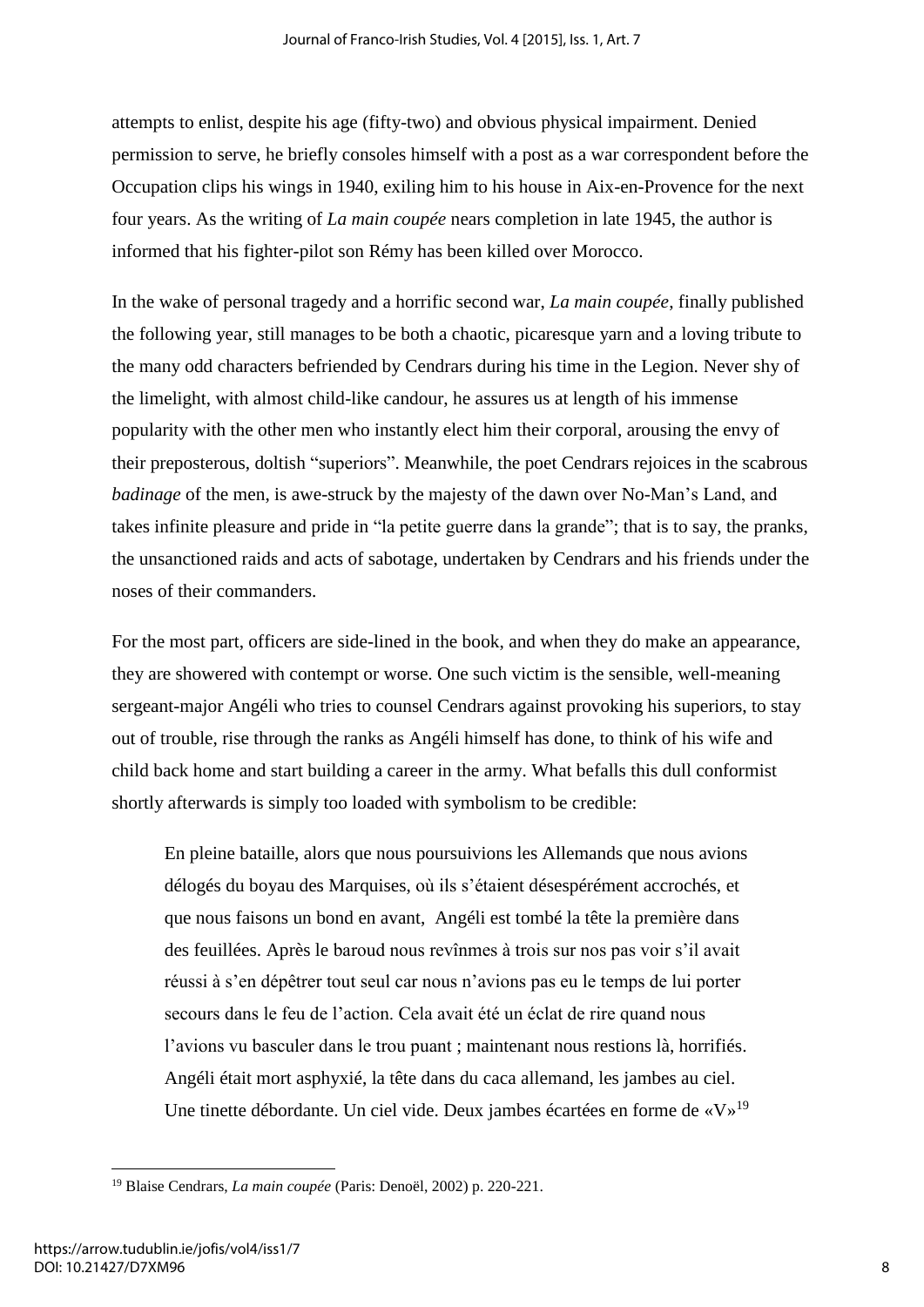[At the height of the battle, as we were pursuing the Germans we had dislodged from the communication trench of the Marquises, where they had held out desperately, Angéli fell head first into the latrines. After the battle, three of us retraced our steps to see if he had managed to extricate himself alone, for we had not had time to go to his aid in the heat of the action. There had been a great shout of laughter when we saw him topple over into the stinking ditch; now we stood there horrified. Angéli had died of asphyxiation, head down in the German shit, his legs in the air. An overflowing pit. An empty sky. Two legs straddled in the form of a V. $]^{20}$ 

It is often difficult to gauge Cendrars' tone. Nevertheless, his description of Angéli as "ce cher homme, si sage, si pondéré, si tranquille, si sincère, propre et maître de soi comme un meunier, mais qui n'avait pas inventé la poudre, <sup>221</sup> [that dear man, so wise, so ponderous, so serene, so sincere, so clean and self-possessed as a miller, and in no way to blame for the invention of gunpowder $]^{22}$  seems decidedly gloating. As to the passage quoted above, a more perfect example of the expression "rubbing one's nose in it" is hard to imagine. And yet, cruel though the fate of Angéli undoubtedly is – the pathetic victory-sign of his legs adding an extra twist of the knife – is derision not typically the reward of those we describe as "meaning well"? It is a phrase frequently uttered through gritted teeth or accompanied by a weary sigh: "I know he *means* well..." The hapless do-gooder goes where he/she is not welcome, is brimming over with tiresome advice rejected long ago, inspires an instinctive revulsion for the accepted wisdom he/she wishes to promote. We may never know if Angéli actually existed – this being a "memoir" by the shamelessly truth-stretching Blaise Cendrars – but we are left with the distinct impression that even if the sergeant-major himself was real, whatever the actual circumstances of his death, Cendrars would have made sure that it was "head down in the German shit."

The life of Cendrars – like that of Angéli and Kafka's builder – is buffeted by the whims of a political cabal located thousands of miles away from him which doesn't even know he exists. Their decisions bring about the deaths of two of his children and leave him an invalid. Yet, for Cendrars, it is almost unthinkable to wage revolution against the endless cycle of slaughter or to drop his rifle in defiance. We are *all* caught up in this pulsating mass of

<sup>20</sup> Blaise Cendrars, *Lice,* translator uncredited (London: New English Library, 1974) pp. 151-152.

<sup>21</sup> *La main coupée,* p.220.

<sup>22</sup> *Lice,* p. 151.